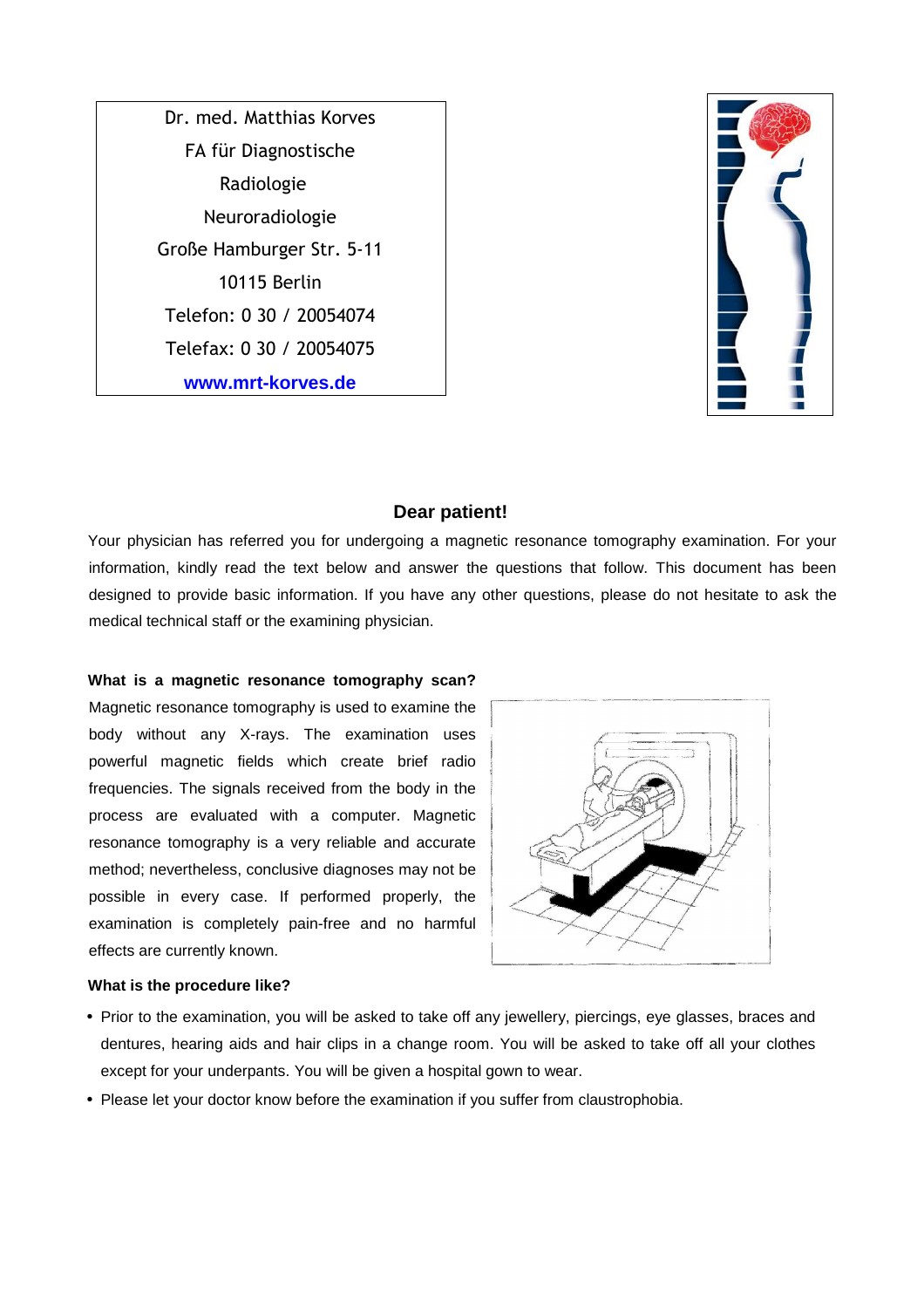- Depending on the examined organ, the examination will last for several minutes up to one hour. During the examination, you will be resting in a tube (see illustration).<sup>1</sup>
- When you are pushed into the tube-like device, you will be asked to close your eyes briefly.
- Visual contact with you will be maintained throughout the examination. If necessary, you can call medical staff immediately using an emergency ball (bell).
- Loud tapping noises will be heard during the examination.
- The medical staff may give you instructions to hold your breath during certain phases of the examination.
- In some cases, the table top used for the examination may be moving during the procedure.
- Please remain calm, because even the slightest of movements can cause an impairment of the images.
- Important: please do not cross your arms or legs!
- It is imperative to follow the instructions given by the medical staff.

## **Are complications expected?**

• In general, the magnetic resonance tomography is a very safe procedure. However, superficial burns may occur in rare cases associated with improper positioning (crossed arms or legs, skin-to-skin contact). Therefore, if you experience a strong sense of heat, please notify the medical staff immediately.

# **What is contrast medium being used for?**

Depending on the examination, it may be necessary to administer a contrast medium injection or infusion into a vein in your arm. This may be necessary to illustrate certain organs and anatomical structures of the body and to help better recognise pathological alterations. The relevancy of a number of examinations can be enhanced with contrast medium.

Scientific studies indicate that no adverse reactions occur in approximately 99 % of patients after the administration of contrast medium.<sup>2</sup> Similar to almost any medically indicated diagnostic procedure, a lifethreatening complication is possible, albeit highly unlikely. Serious complications are very rare  $(1:10.000)$ , and therefore the risk associated with the examination is very low compared to the achieved benefit.

 However, before being treated with contrast medium, it is important to know your renal function to be able to assess the potentially increased risk in advance. If any adverse reactions arise, medical care will be available immediately.

## **Adverse reactions and complications associated with contrast medium:**

- A haematoma and in very rare cases an infection may develop at the injection site.
- A normal reaction to contrast medium may include a sensation of warmth during the injection. Intolerability-related reactions such as minor blood pressure fluctuations, nausea or tenderness and/or allergic reactions such as itchiness or hives may occur.

 $\overline{a}$ 

<sup>&</sup>lt;sup>1</sup> Illustration: E. Weißenborn

 $^2$  Murphy K.J., Adverse Reactions to Gadolinium Contrast Media AJR: 1996; 167: 847-849.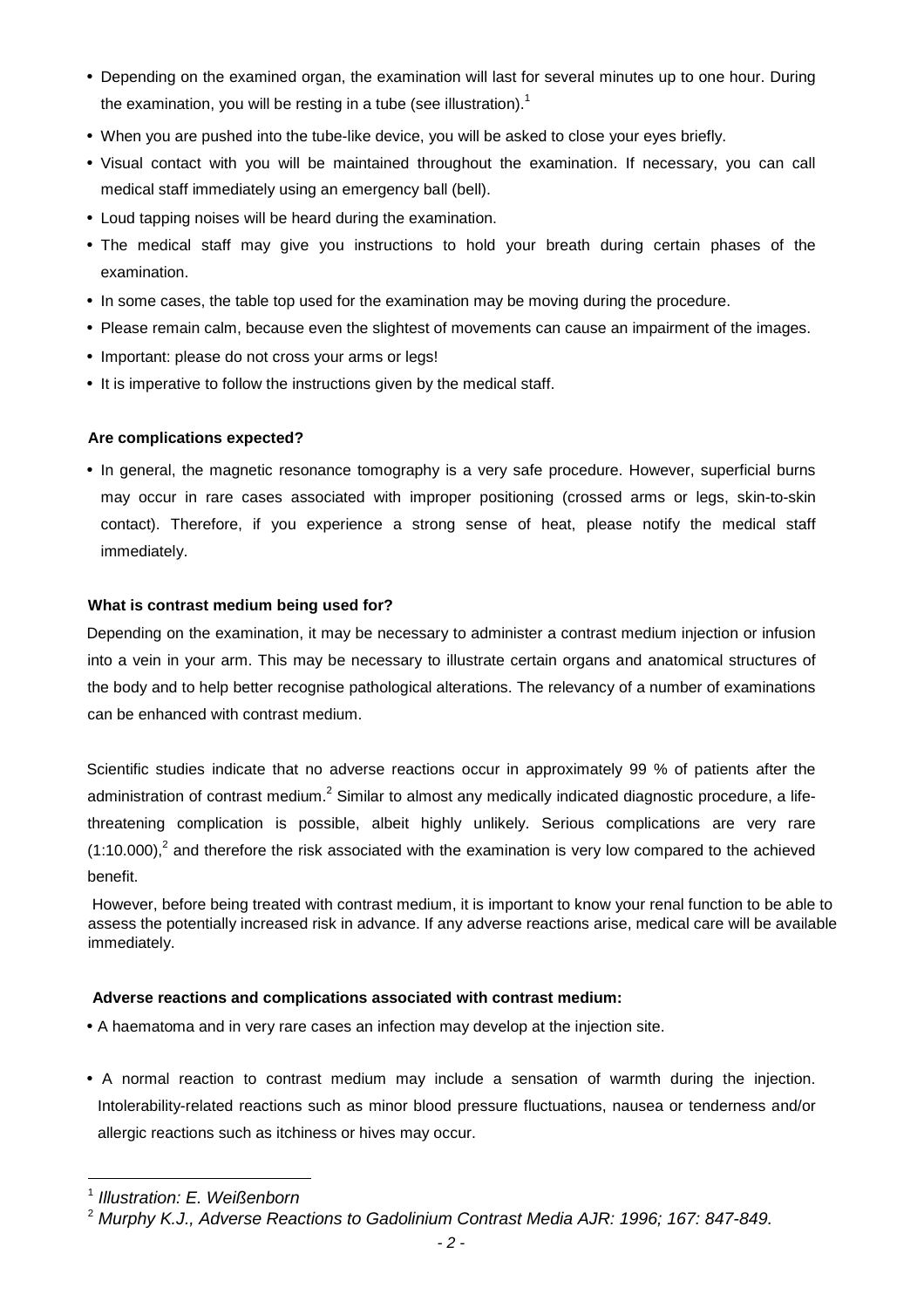- Serious adverse reactions such as dyspnoea, sudden drop in blood pressure, arrhythmia or seizures were observed in rare cases.
- In case of pre-existing kidney damage, the administration of a contrast medium can cause serious inflammation of the skin and connective tissue associated with stiff joints and scarring.<sup>3</sup>

To be able to evaluate your potentially increased risk, we ask that you kindly **answer the following questions by checking the appropriate option:** 

| 1.                                                        | Do you currently have or have you ever had a pace maker?                           | yes | no  | don't know  |
|-----------------------------------------------------------|------------------------------------------------------------------------------------|-----|-----|-------------|
| 2.                                                        | Did you ever undergo surgery of the heart, head or a joint?                        | yes | no  | don't know  |
|                                                           | If yes: do you have any implants? e.g. defibrillator, heart valve, ear implant,    |     |     |             |
|                                                           | aneurysm clip, insulin pump, pain control pump, prosthetic joint,                  | yes | no  | don't know  |
|                                                           | shunt, port-a-cath, stent                                                          |     |     |             |
| 3.                                                        | Do you have any metal pieces or fragments (medullary nail, etc.)<br>in your body?  | yes | no  | don't know  |
| 4.                                                        | Have you ever undergone an MRT scan? yes no If yes: did any problems arise? yes no |     |     |             |
|                                                           |                                                                                    |     |     |             |
| 5.                                                        | Do you suffer from claustrophobia?                                                 | yes | no  |             |
| 6.                                                        | Do you suffer from kidney disease or                                               |     |     |             |
|                                                           | have you ever had kidney surgery?                                                  | yes | no  | don't know  |
| 7.                                                        | Are you suffering from diabetes?                                                   | yes | no  |             |
| 8.                                                        | Are you suffering from high blood pressure (hypertension)?                         | Yes | no  |             |
| 9.                                                        | Are you suffering from gout?                                                       | yes | no  |             |
| 10.                                                       | Do you have allergies, asthma or drug                                              |     |     |             |
|                                                           | intolerances?                                                                      | yes | no  | don't know  |
|                                                           |                                                                                    |     |     |             |
|                                                           | Allergic reactions to MRT contrast media are extremely rare.                       |     |     |             |
|                                                           | Allergies to iodine are irrelevant in connection with this examination.            |     |     |             |
| 11.                                                       | Do you have any tattoos, are you wearing body jewellery (piercings)?               |     | yes | no          |
| 12 <sub>1</sub>                                           | Weight<br>kg<br>Height<br>cm                                                       |     |     |             |
| ##3##, ##4## Geburtsdatum: ##8## zur Untersuchung: ##83## |                                                                                    |     |     |             |
| For female patients:                                      |                                                                                    |     |     |             |
|                                                           | 14. Is there a possibility that you might be pregnant?<br>know                     |     | yes | don't<br>no |
|                                                           |                                                                                    |     |     |             |

 $^3$  Sadowski EA, Bennett LK, Chan MR, et al. Nephrogenic systemic fibrosis: risk factors and incidence estimation. Radiology 2007;224:148-157